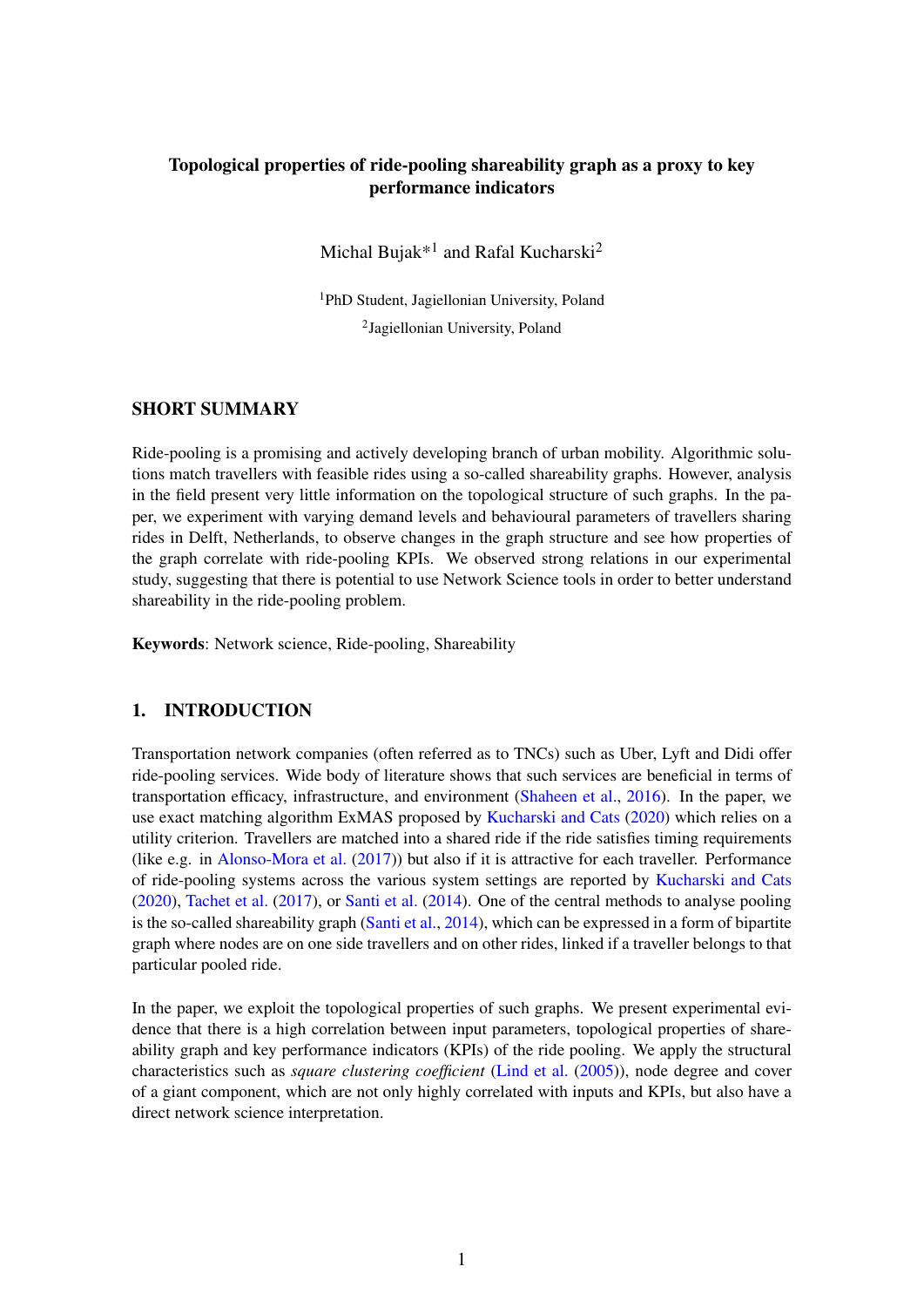#### 2. METHODOLOGY

#### *Creating shareability graph with ExMAS*

ExMAS is an offline algorithm which matches the travellers into a shared ride if it satisfies timing requirement (i.e. time window between requests and pick-up delay) and is more attractive than a single ride for all the passengers. More precisely, travellers are assigned to the shared rides if individual utility of the shared ride exceeds a utility value of non-shared ride for each of the coassigned travellers. Value of the utility depends strongly on the individual- and system-dependent variables with the following formula, given as the difference between shared ride and non-shared ride:

<span id="page-1-1"></span>
$$
U = Us - Uns = \betac \lambda l + \betat (t - \betas (\hat{t} + \betad \hat{t}^p)) + \varepsilon,
$$
\n(1)

where  $U, U^s, U^{ns}$  denote respectively utility gain due to sharing, utility of shared ride and utility of non-shared ride.  $\lambda$  stands for discount for sharing a ride and is controlled by the system operator.  $\beta^c$ ,  $\beta^t$ ,  $\beta^d$  are the behavioural parameters: cost sensitivity, sharing discomfort and delay sensitivity. *t* and  $\hat{t}$  stand for travel time by non-shared and shared ride respectively.  $\hat{t}^p$  is a pick-up delay, the difference between pick-up times for non-shared and shared ride. Here we assume deterministic formulation (the random term  $\varepsilon$  is constant 0). We will say that shared ride is attractive if  $U \geq 0$ . Based on the aforementioned criteria, ExMAS yields shareability graph. It is a bipartite graph comprising travellers and attractive rides. The most simple part of the graph is single rides. It consists of a set of pairs that connect single traveller with a single (non-shared) ride. The rest of the graph corresponds to shareable rides. Two (or more) travellers are assigned to a ride if the ride is attractive for each of them. Only attractive shared rides form a graph.

ExMAS produces several ride-pooling performance indicators, from which the most meaningful indicators are: utility change (which stands for benefit from user perspective); saved vehicle hours (important from the operator, sustainability the and congestion perspective) and the ratio of shared rides within the final matching.

#### *Shareability graph properties*

In the experiments (detailed in the next section) we have inspected several structural properties of the graph. In the Table [1,](#page-1-0) we present the part of the correlation matrix corresponding to the relationship between graph properties and KPIs of the final matching. Based on this findings we selected the promising network measures to further investigate their relation with ride-pooling shareability.

|                                     | <b>Shared rides</b> | <b>Saved vehicle hours</b> | (Dis)Utility gain |
|-------------------------------------|---------------------|----------------------------|-------------------|
| <b>Degree</b>                       | 0.906               | 0.960                      | $-0.963$          |
| Degree rides                        | 0.913               | 0.963                      | $-0.959$          |
| <b>Degree travellers</b>            | 0.555               | 0.665                      | $-0.682$          |
| <b>Clustering rides</b>             | 0.856               | 0.905                      | $-0.926$          |
| <b>Clustering travellers</b>        | 0.880               | 0.931                      | $-0.966$          |
| <b>Clustering shared rides</b>      | 0.855               | 0.870                      | $-0.865$          |
| <b>Clustering shared travellers</b> | 0.487               | 0.523                      | $-0.552$          |
| <b>Greatest component</b>           | 0.944               | 0.905                      | $-0.856$          |
| <b>Shareable travellers</b>         | 0.974               | 0.925                      | $-0.860$          |

<span id="page-1-0"></span>Table 1: Correlation between structural properties of the shareability graph and KPIs of the final matching.

Degree denotes average degree in the graph, while degree rides/travellers stands for an average degree within nodes belonging to respective groups. Standard clustering coefficient is based on triangles, which by definition do not exist in the bipartite graph [\(Lind et al.,](#page-5-5) [2005\)](#page-5-5). Hence, we calculated square clustering coefficient with the formula given by [Zhang et al.](#page-5-6) [\(2008\)](#page-5-6) which is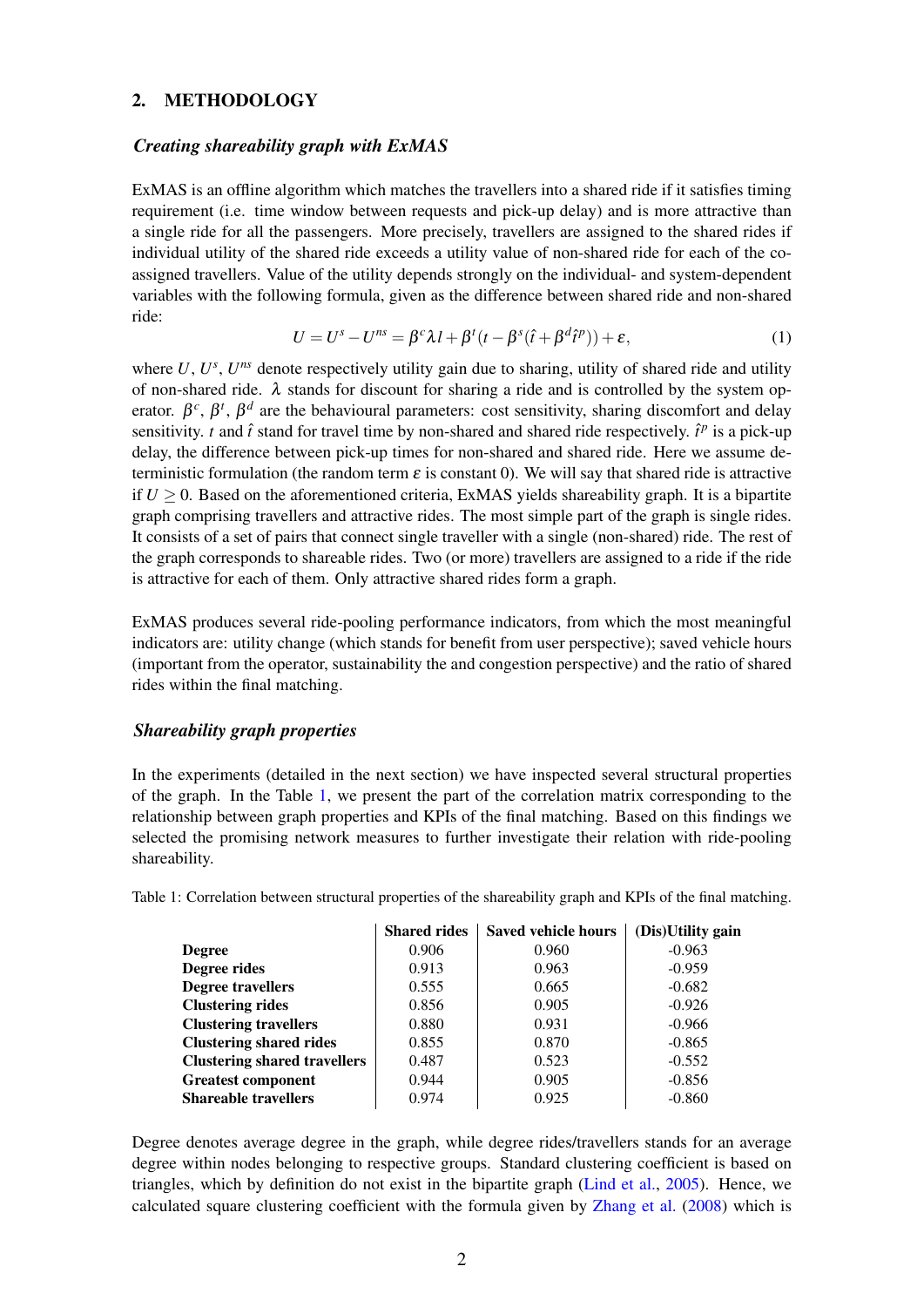currently implemented in *NetworkX* (version 2.6.3). In pursuit of better understanding of shareability, we have removed single rides from the graph. Then, we calculated what we called *clustering shared rides/travellers* on such subgraph. We also calculated the relative size of the greatest component (the biggest fraction of nodes that are connected). The last structural parameter is denoted by *shareable travellers*. It accounts for a fraction of traveller nodes that are connected to at least one shared ride. What we denote by *(dis)utility* stands for the utility penalty. Hence, we aim to reduce the utility.

Even though the average degree highly correlates with the ride-pooling KPIs, we dismissed it as a good proxy, since it was hardly interpretable. Degree of rides corresponds strictly to the number of passengers assigned to it. Naturally, it is highly correlated with KPIs, however; it yields little information about the graph structure. We have concluded that the two most significant structural properties are clustering travellers and shareable travellers. Square clustering coefficient calculated for traveller nodes presents a probability that for any two rides connected to a traveller, there is a second traveller with whom both rides can be shared. Shareable travellers stand for the fraction of travellers who can share some ride. We were also interested in how input parameters impact size of the greatest component and average degree of traveller node. First is a good measure showing graph's connectivity while the second gives an information about robustness and reliability of pooling. Degree of a traveller is in fact the number of rides that he/she can be assigned to.

# 3. RESULTS AND DISCUSSION

We conducted the experiment for medium-size city Delft in Netherlands. We obtained the city map from OpenStreetMap using OSMnx [\(Boeing,](#page-5-7) [2017\)](#page-5-7) and computed a skim matrix. Next, we sampled demand with the given number of trips. For graph analysis, we used another freely accessible Python library NetworkX [\(Hagberg et al.,](#page-5-8) [2008\)](#page-5-8). Simulation time was one hour. To get reliable results, we performed experiments with different system settings 10 replications for each set of settings. It is important to note that for each replication at given number of trips; we generated different demand (different origins, destination, time of requests).

Primary findings, correlation matrix (Table [1\)](#page-1-0), figures [3](#page-4-0) and [4](#page-4-1) are calculated for varying share discount level ( $\lambda$  of eq[.1\)](#page-1-1) from 0.1 to 0.4 with 0.02 steps and number of travellers (demand level) from 150 to 300 by 50. For further insight, we have fixed number of rides to 250 and broaden share discount interval, so it ranged from 0 to 0.48 (figures [1](#page-3-0) and [2\)](#page-3-1). Similarly, we fixed the discount factor  $\lambda$  to 0.26 and increased number of rides up to 500.

## *Impact of share discount* λ *on graph properties*

We have found that share discount has a tremendous impact on the structural properties of the shareability graph. In the Figure [1](#page-3-0) we observe how it affects the average degree of traveller node and relative size of the greatest component. The results are computed for a fixed number of trips at level of 250. Shape of plot [1a](#page-3-0) resembles exponential growth. Share discount approaching 0.5 results in shareability scheme where average traveller is being assigned to several hundreds of rides. On one hand, we can say that graph is robust and system should be resistant to small perturbations (such as removing some rides). However, we must point out that it comes at high computational cost, as it requires finding optimal matching within huge number of rides. In the plot [1b,](#page-3-0) we observe a phase transition of the relative size of the greatest component. Starting from no discount, there are no shareable rides, as each is less attractive than a single ride. Hence, the greatest component is just a single pair (meaning that a traveller is connected with a ride, not that of two travellers joining the same ride). Around  $\lambda = 0.08$ , we observe how shareable rides appear. Then, there is a quick growth of the greatest component. Usually, the graph becomes connected for share discount of around 0.3.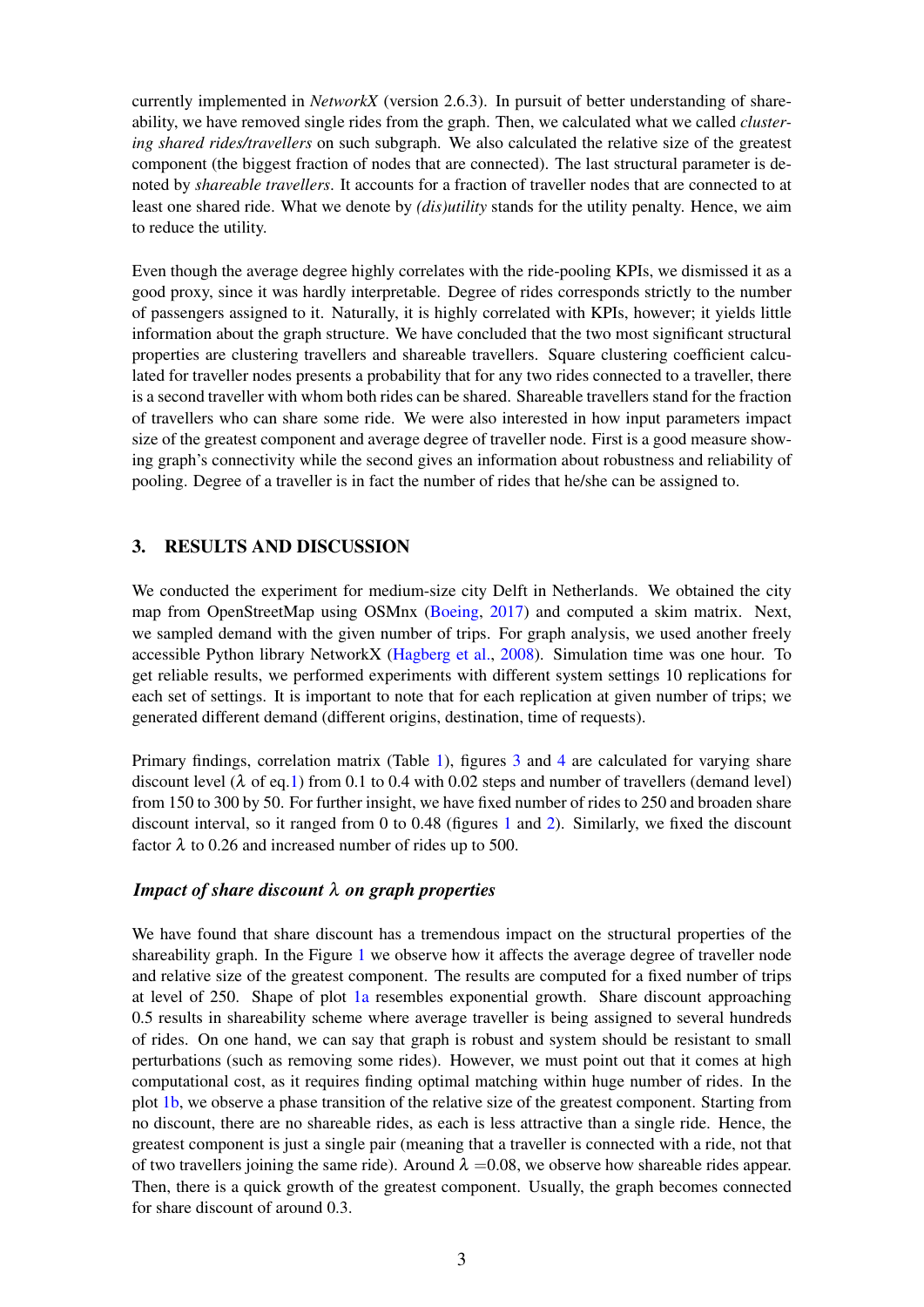<span id="page-3-0"></span>

(a) Degree travellers (b) Greatest component

Figure 1: Impact of share discount λon the two properties of bipartite shareability graph. On the left-hand side, we observe a dynamic increase of average degree of traveller node around 0.3. Average number of rides assigned to a single traveller reaches as high as one thousand in some replications with share discount approaching 0.5. On the right-hand side, we can see the phase transition. Spare graph structure for discount values less than 0.1 transitions into the connected graph, which is nearly always the case for discount of 0.3 and above.

We have concluded that the two important structural graph parameters, which can be used as a proxy to KPIs of the final matching, are average clustering coefficient of traveller node and a fraction of travellers who can share a ride. In the Figure [2,](#page-3-1) we show how those parameters are affected by a change in the discount factor  $\lambda$ . Confidence intervals are narrow, which suggests that there is a little deviation with respect to replications. It is particularly visible with the percentage of travellers who can share. Once again, we see coefficients equal to zero as long as there are no shared rides. First shared rides appear at around 0.08. It is followed by a rapid growth of percentage of travellers who can share a ride. Already at discount 0.2 it reaches around 80%. Then it converges to 100% usually reaching it at 0.3 discount. Average value of square clustering coefficient grows slower than the percentage of potentially sharing travellers. We can observe that the growth decelerates at around 0.4.

<span id="page-3-1"></span>

Figure 2: Average clustering of traveller node and fraction of travellers that are connected to a shared rides as a function of the shared discount  $\lambda$ . We can observe that both coefficients are around 0 when share discount is not greater than 0.1. Then we see a rapid growth of travellers who can share and milder growth of clustering coefficient. Fraction of travellers who can share converges to 1 around a discount factor of 0.3.

#### *Structural properties of shareability graph against system KPIs*

We have found that structural properties of bipartite shareability graph are highly correlated with system's key performance indicators. In the Figure [3,](#page-4-0) we present results with varying both number of rides and shared discount.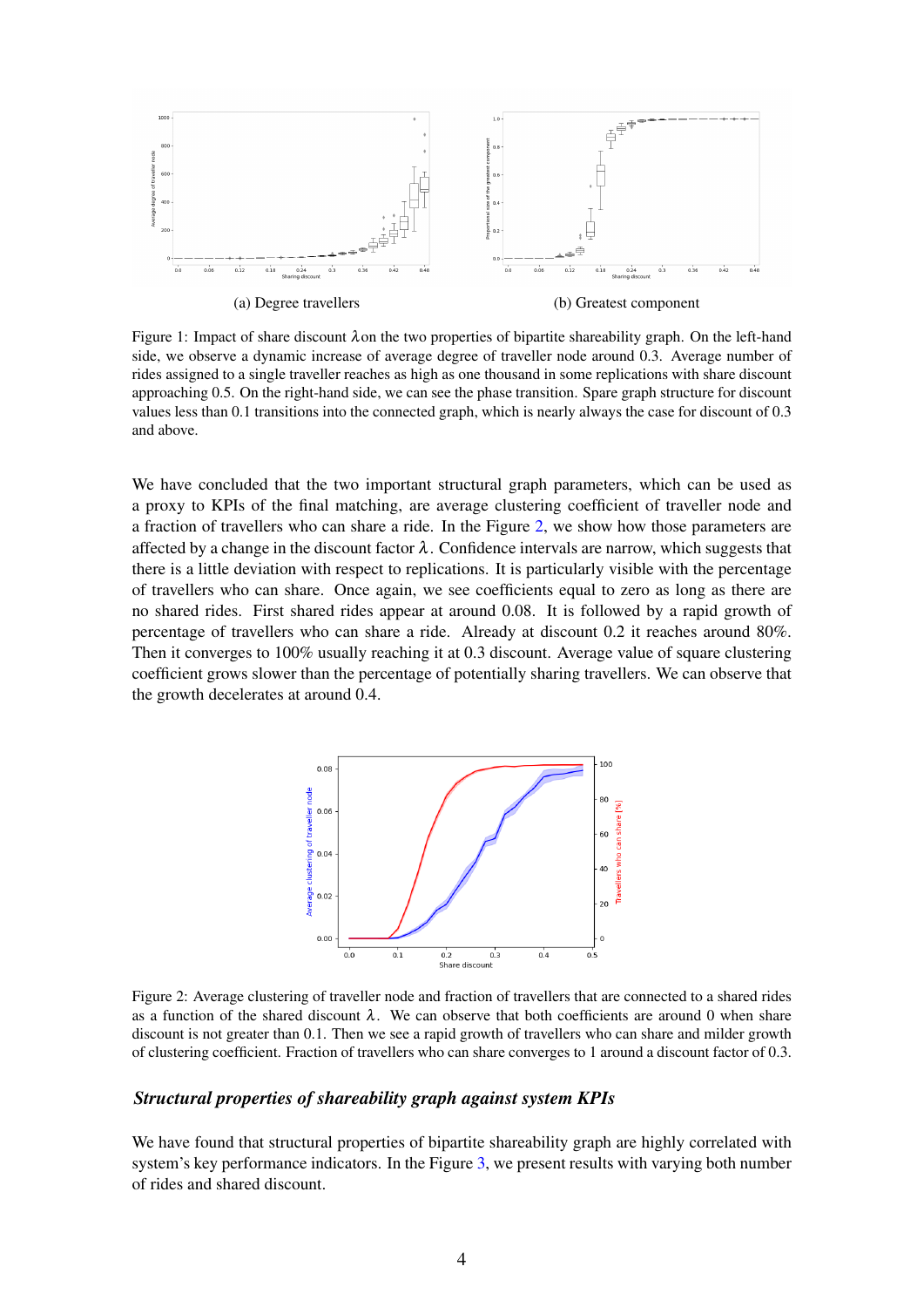<span id="page-4-0"></span>

Figure 3: Relation between average clustering coefficient of a traveller node and a relative change in the utility for ride-pooling. We can see that the values seem to be (negatively) correlated.

We can see that relative change in utility seems to proportionally decrease with an increase of average clustering of traveller node. If we think of square clustering coefficient for traveller node as of flexibility in the system, it makes sense that higher coefficient benefits in utility. Looking at the pattern of the plot, we can see that there is, in fact, little deviation. Regardless of the huge number of input settings, there is an strong relation. We can see that, in some extreme cases, the clustering coefficient is equal or close to zero, while there is a benefit in terms of utility. It usually occurs when in the final matching there are nearly none rides of degree three and higher. Indeed, if in shareability graph, each of the ride nodes was of degree no higher than two, square clustering coefficient of traveller nodes would equal zero.

<span id="page-4-1"></span>

Figure 4: Relation between average clustering coefficient of traveller node and relative change in the utility of the final matching. We can see that the values seem to be (negatively) proportional.

Figure presents the relationship between the fraction of potentially sharing travellers and utility. It turns out that as long as there are at least 40% of isolated travellers who can choose only a single ride (no more than 60% travellers who can share), the gain in utility is lesser than 2%. We can see that utility gain at the level of at least 6% is possible if there are at least 90% of travellers who can share. The system allows only a portion of non-shareable travellers to be effective. It is important to note that in the graph, we see even the extreme case when the number of rides was as low as 150. It means that very similar law governs even when the density of requested trips is low.

## 4. CONCLUSIONS

Demonstrated empirical evidence indicates that effectiveness of ride-pooling highly correlates with topological properties of shareability graph - which is a novel findings that shall be fur